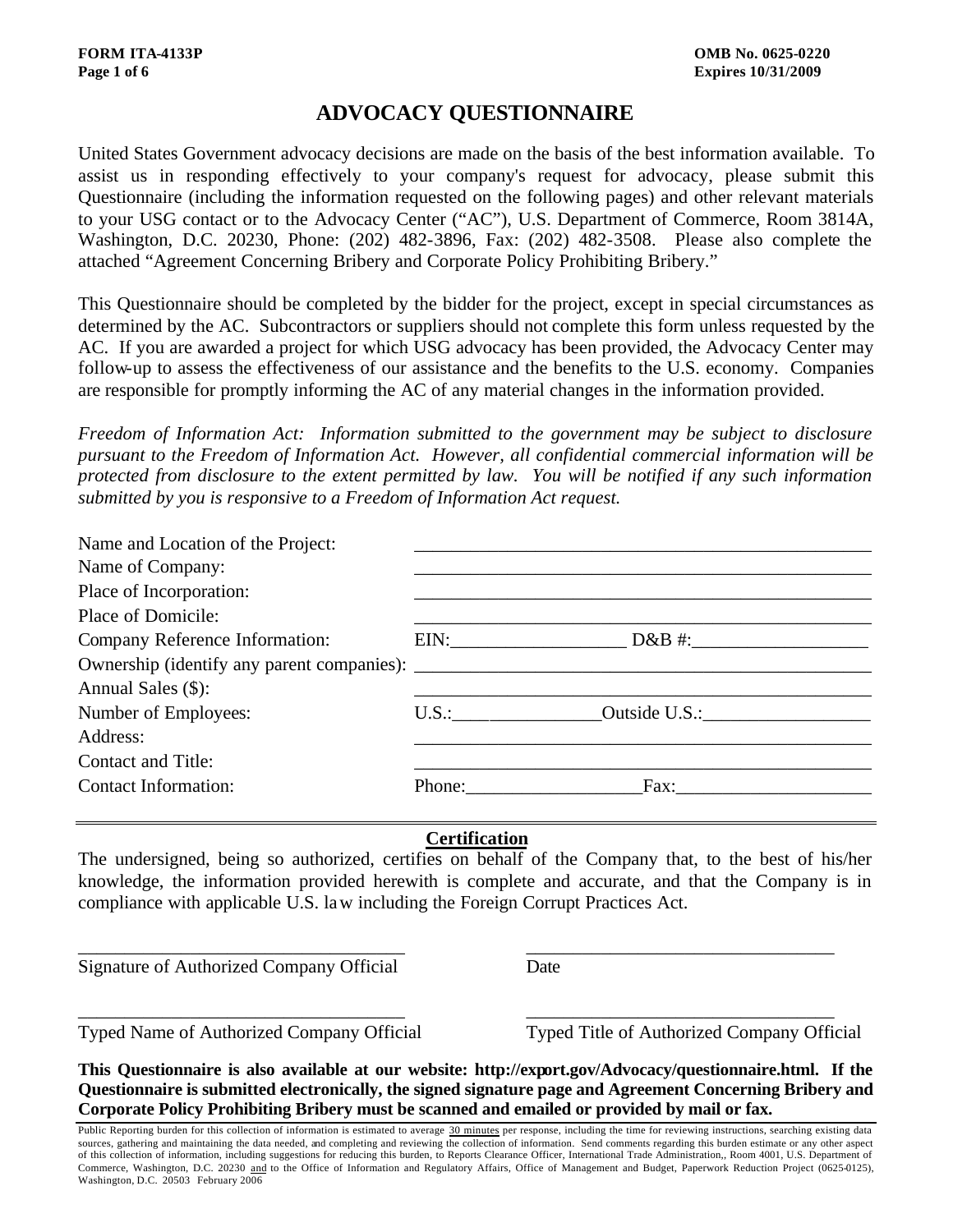**Please respond in detail to each question below. Include additional sheets of paper if necessary.**

- **A. PROJECT/TRANSACTION:**
	- **1. Description of the foreign project/transaction:**

- **2. Total value of the project/transaction (e.g., the estimated contract value specified in U.S. dollars). Identify separately value(s) to be provided by domestic and/or foreign partners in a consortium, if applicable:**
- **3. U.S. export content to be provided by your company.**
	- **U.S. goods being provided:**
	- **Value (in USD) of U.S. goods:**
	- **U.S. services being provided:**
	- **Value (in USD) of U.S. services:**
- **4. U.S. export content to be provided by other company(ies).**
	- **U.S. goods being provided:**
	- **Value (in USD) of U.S. goods:**
	- **U.S. services being provided:**
	- **Value (in USD) of U.S. services:**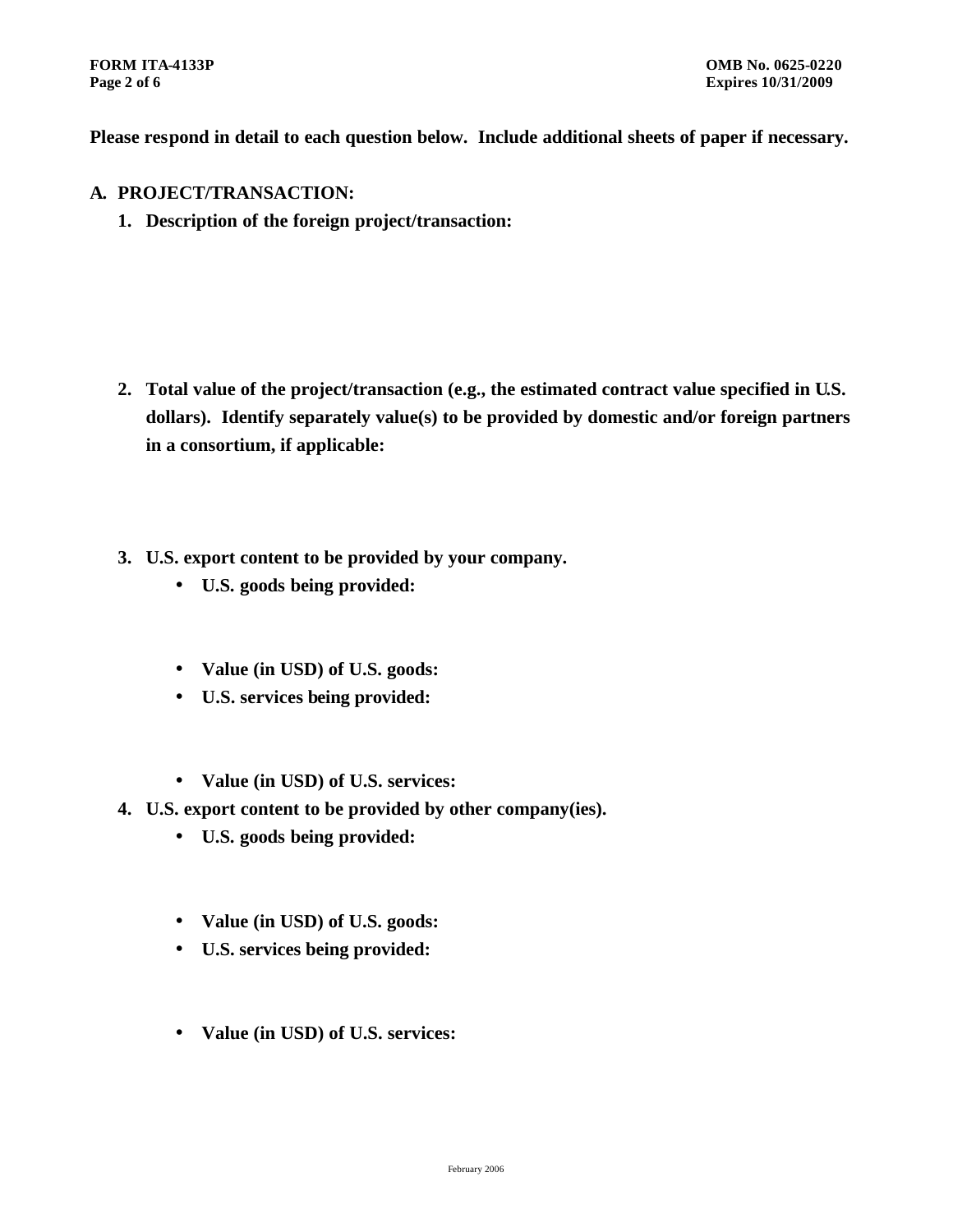- **5. Goods and services provided from abroad.**
	- **Goods being provided from abroad:**
	- **Value (in USD) of non-U.S. goods:**
	- **Services being provided from abroad:**
	- **Value (in USD) of non-U.S. services:**
- **6. Status of project/transaction or current stage of bid process, and expected interim and final decision date(s):**
- **7. Name and title of foreign government decision-maker(s):**

| a. |  |
|----|--|
| b. |  |
| c. |  |
| d  |  |

**8. Are you bidding in a partnership or a consortium with other companies? If yes:**

- **a. Ownership/structure/control of consortium (provide percentages where applicable):**
- **b. Name, nationality, address, telephone number, contact name and title of the company's partners and/or consortium members:**
- **c. Name and nationality of the "Bidder of Record":**
- **d. Anticipated role of each partner and/or member of the consortium:**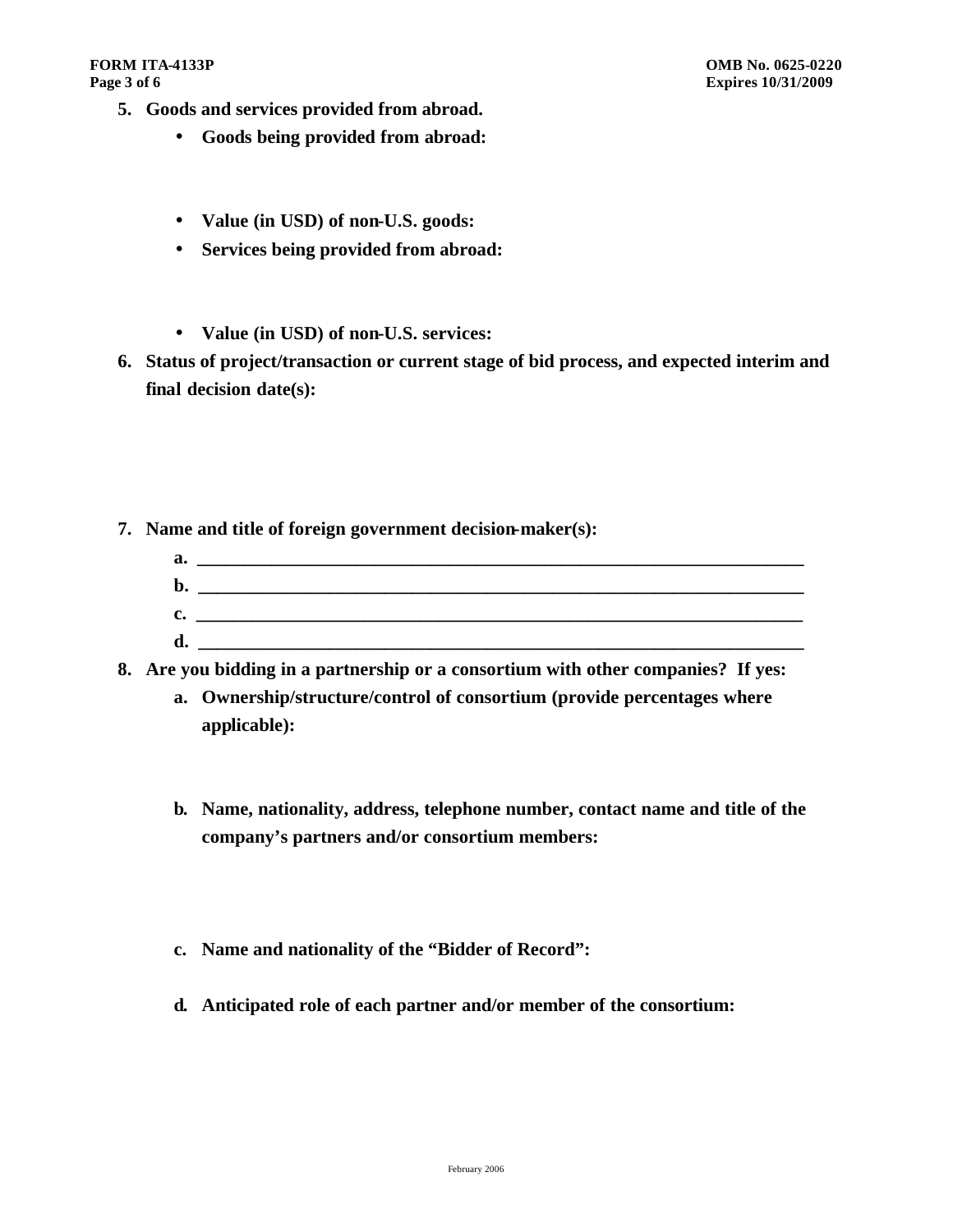- **e. Additional information on partners and/or consortium members, or officers or shareholders of partners and/or consortium members, of which the USG should be aware:**
- **9. How will this project/transaction affect the environment?**
- **10. Will any items or technology to be exported in connection with this project/transaction require U.S. Government export licenses (e.g., a Department of State license or a Department of Commerce license)? If yes, status of application(s)?**

#### **B. REQUEST FOR ADVOCACY:**

- **1. Type of assistance requested. Be as specific as possible:**
- **2. Reason for requested assistance:**
- **3. Please highlight the competitiveness of your bid in terms of technology and price:**
- **4. Has your company, partner(s), or any member of your consortium requested or received advocacy or any other assistance from a foreign government in connection with this project/transaction? If yes, please explain.**
- **5. How does your company plan to finance this project/transaction?**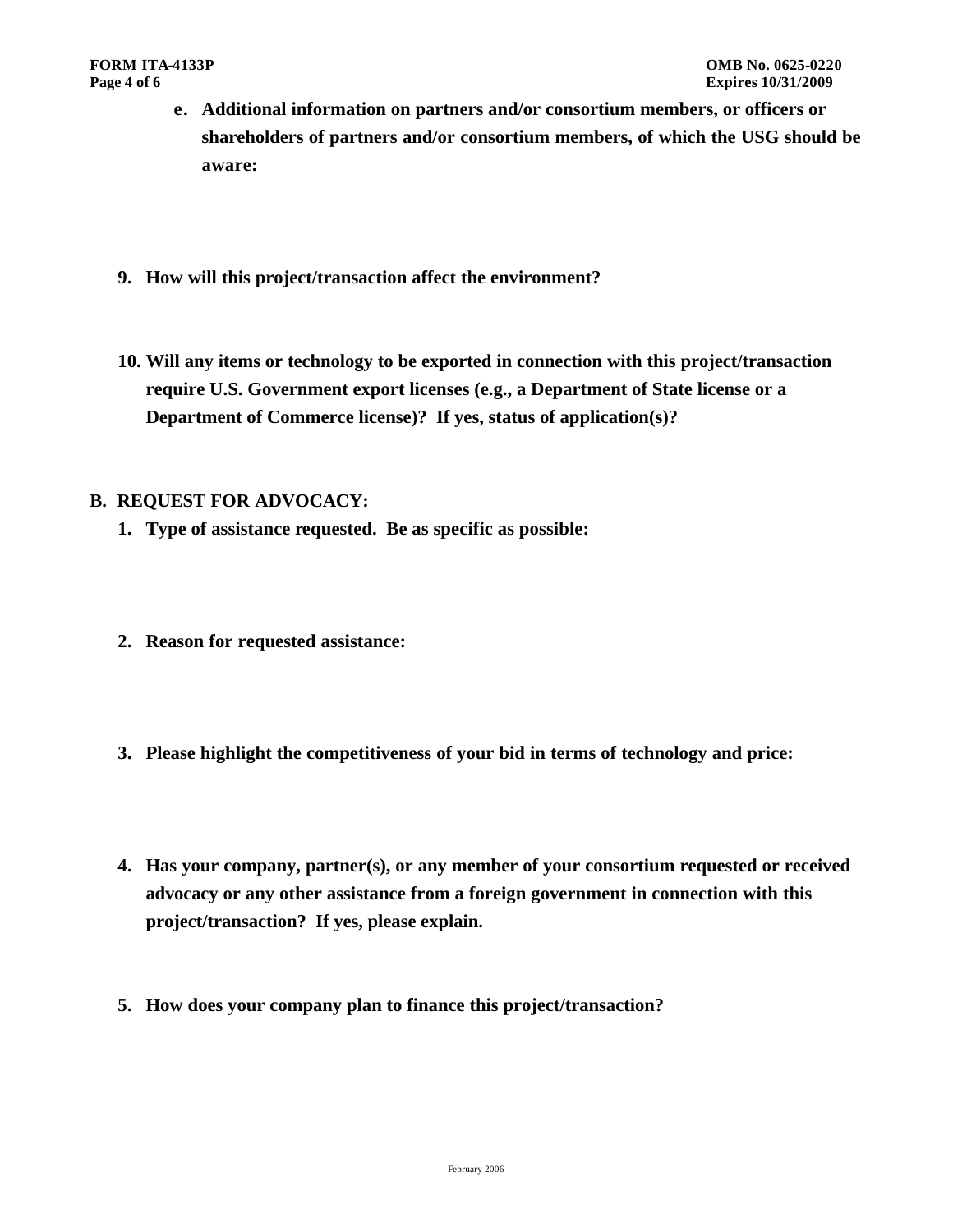- **6. Has your company or any member of your consortium applied for financing/support from any public export finance institution (e.g. EXIM, OPIC, foreign export financing agencies)?** 
	- **a. If yes, provide status of application:**
	- **b. If no (as of completion of Questionnaire), indicate whether you plan to seek such financing/support in future:**

#### **C. COMPETITORS:**

- **1. Please identify all known competitors for this project/transaction and their nationalities, including all U.S. and foreign companies/enterprises.**
- **2. To your knowledge, have any of the competitors listed above sought or received foreign government advocacy in connection with this project/transaction? If yes, please explain and identify the source and type of advocacy.**

#### **D. EXPECTED EFFECTS ON U.S. ECONOMY:**

- **1. What are the expected direct and indirect effects on U.S. jobs, including effects on small and medium sized enterprises, which may result if this project/transaction is awarded to USG advocacy petitioner?**
- **2. From what State(s) will exports be sourced should this project/transaction be awarded to the USG advocacy petitioner?**
- **3. Please identify any other foreseeable material benefits to the U.S. economy expected to derive from the USG advocacy petitioner's bid or from its role in the project/transaction.**